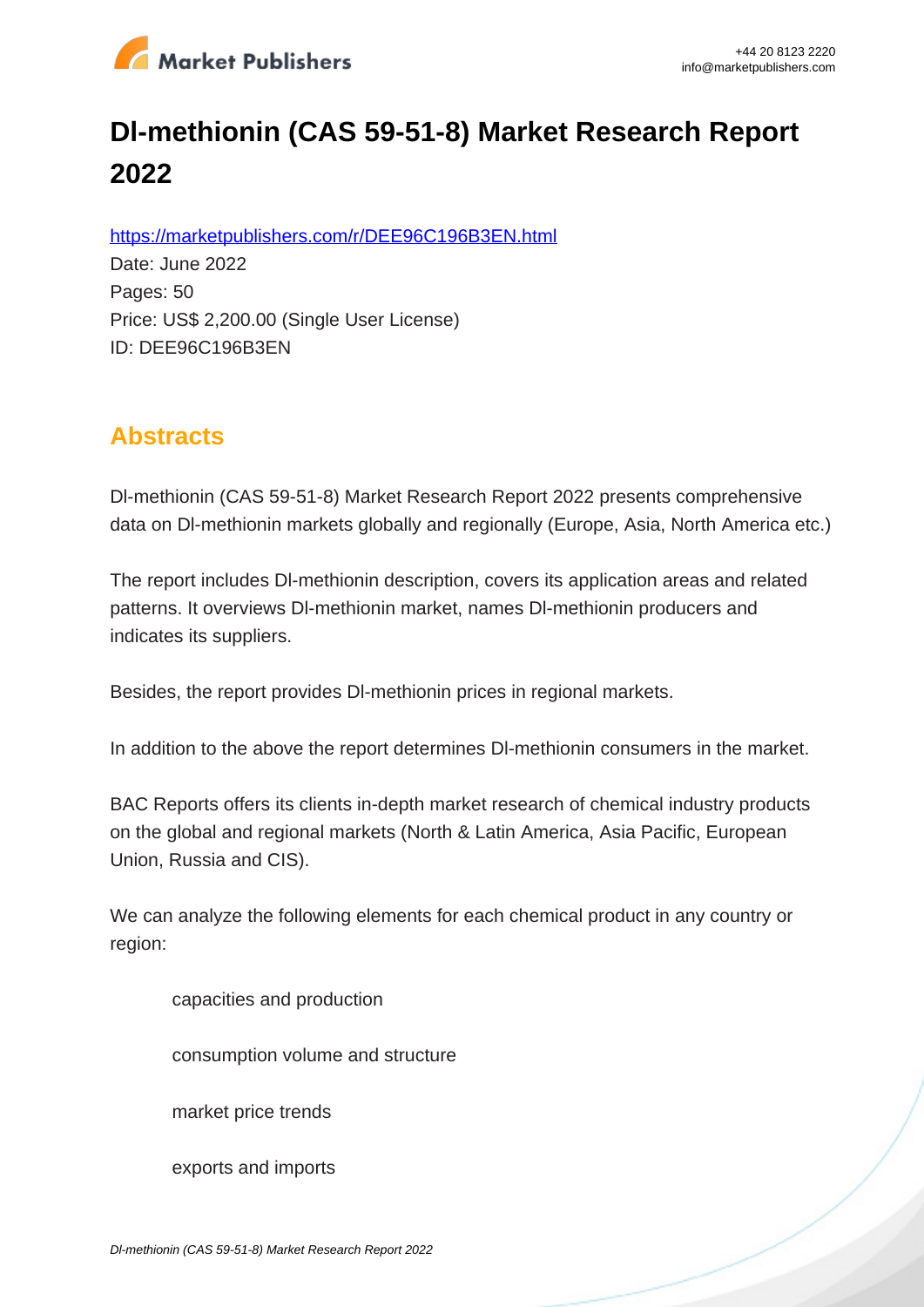

#### existing technologies

feedstock market condition

market news digest

market forecast.

Dl-methionin (CAS 59-51-8) Market Research Report 2022 can feature:

market condition and estimations, market forecast

chemical product ranges, trademarks, analogous products, application areas

regional and global producers, consumers and traders (including contact details).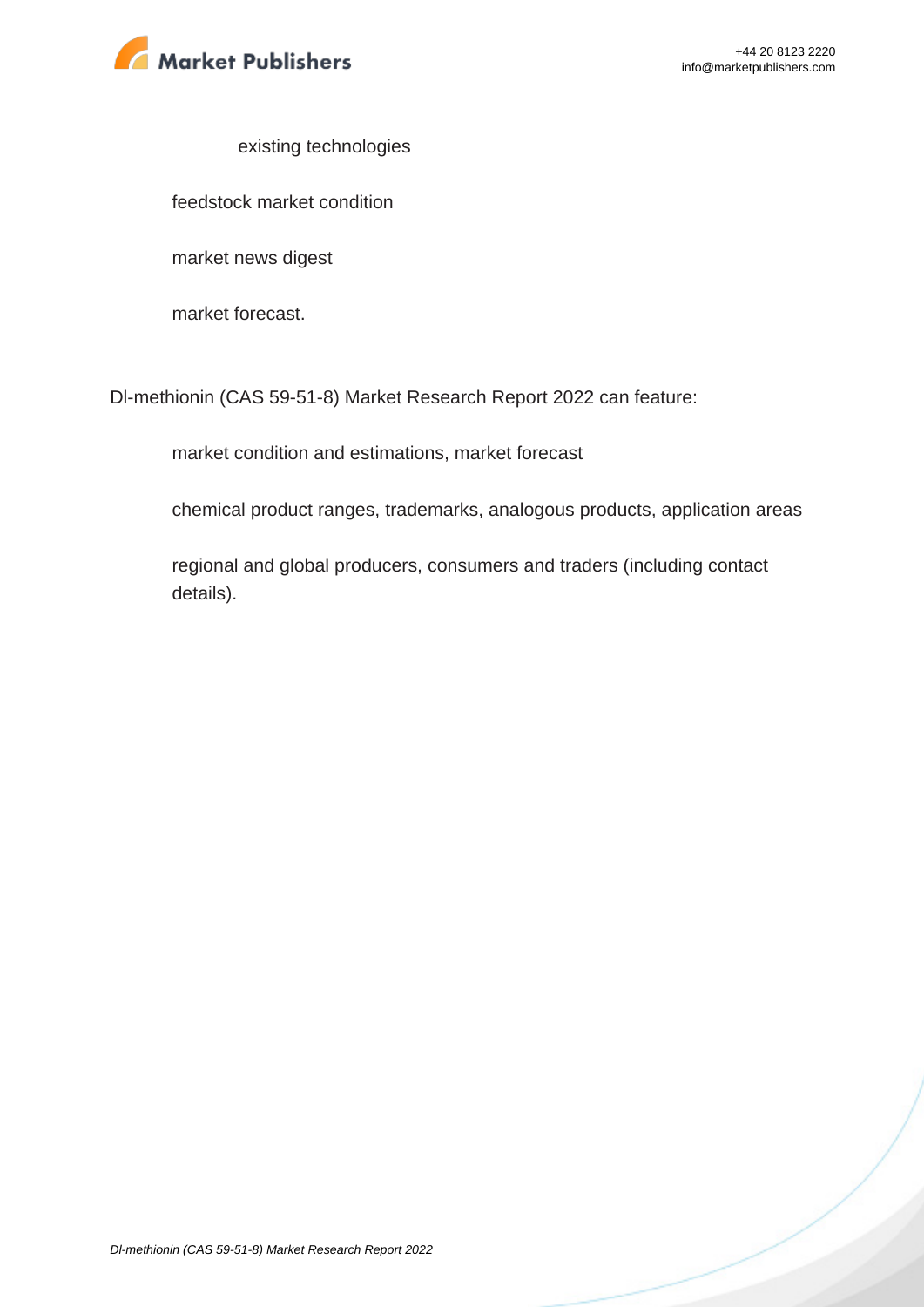

# **Contents**

### **1. DL-METHIONIN (CAS 59-51-8)**

- 1.1. General information, synonyms
- 1.2. Composition, chemical structure
- 1.3. Safety information
- 1.4. Hazards identification
- 1.5. Handling and storage
- 1.6. Toxicological & ecological information
- 1.7. Transport information

## **2. DL-METHIONIN APPLICATIONS**

2.1. Dl-methionin application spheres, downstream products

## **3. DL-METHIONIN MANUFACTURING METHODS**

#### **4. DL-METHIONIN PATENTS**

Abstract **Description** Summary of the invention Detailed description of the invention

#### **5. DL-METHIONIN MARKET WORLDWIDE**

- 5.1. General Dl-methionin market situation, trends
- 5.2. Manufacturers of Dl-methionin
- Europe
- Asia
- North America
- Other regions
- 5.3. Dl-methionin suppliers (importers, local distributors)
- Europe
- Asia
- North America
- Other regions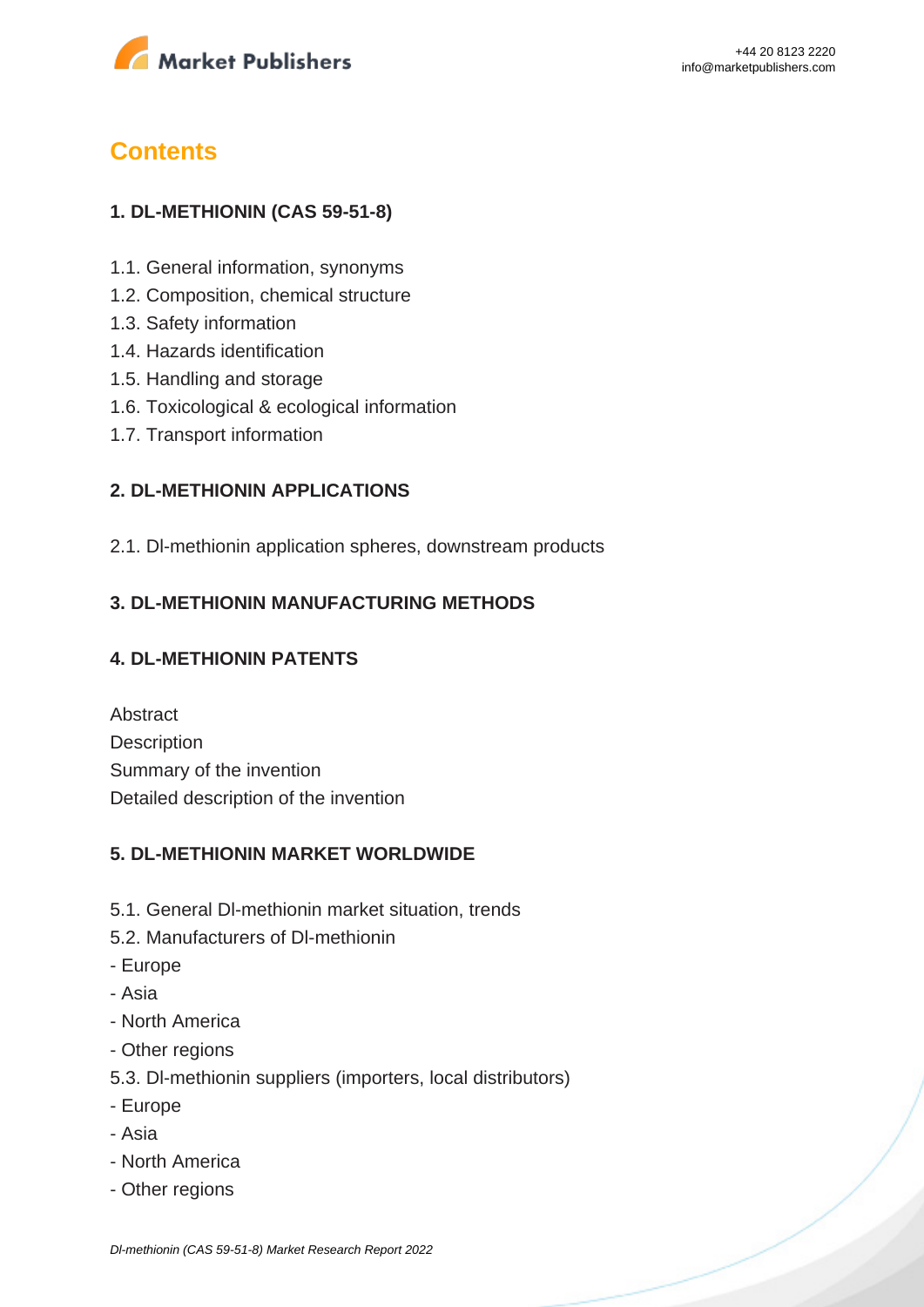

#### 5.4. Dl-methionin market forecast

#### **6. DL-METHIONIN MARKET PRICES**

- 6.1. Dl-methionin prices in Europe
- 6.2. Dl-methionin prices in Asia
- 6.3. Dl-methionin prices in North America
- 6.4. Dl-methionin prices in other regions

#### **7. DL-METHIONIN END-USE SECTOR**

7.1. Dl-methionin market by application sphere

#### 7.2. Dl-methionin downstream markets trends and prospects

\*Please note that Dl-methionin (CAS 59-51-8) Market Research Report 2022 is a half ready publication and contents are subject to change. It only requires updating with the help of new data that are constantly retrieved from Publisher's databases and other sources. This updating process takes 5-7 business days after order is placed. Thus, our clients always obtain a revised and updated version of each report. Please also note that we do not charge for such an updating procedure. BAC Reports has information for more than 25,000 different chemicals available but it is impossible to have all reports updated immediately. That is why it takes 5-7 days to update a report after an order is received.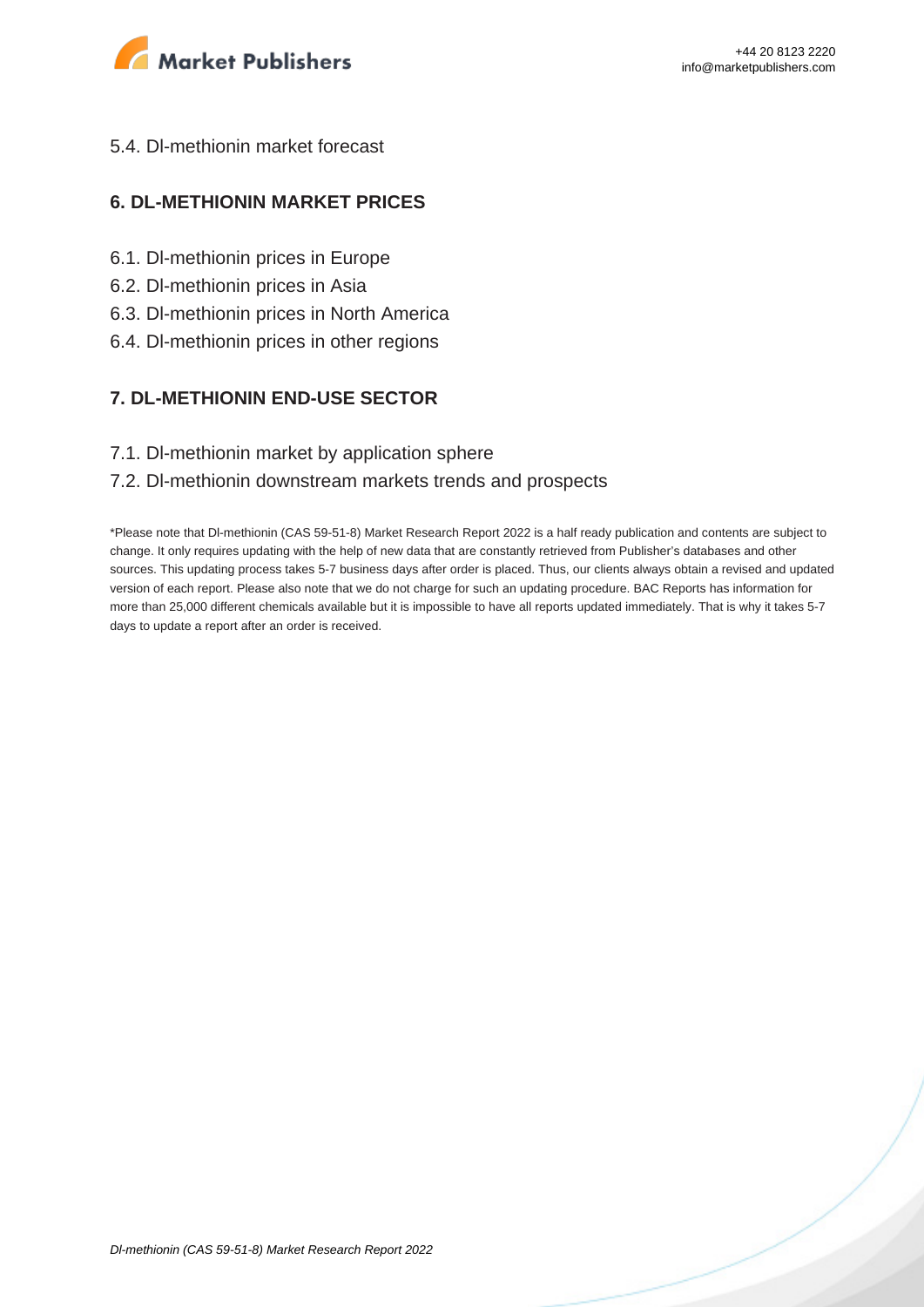

# **About**

| <b>Product Name:</b><br>Synonyms: | DI-methionin                                |
|-----------------------------------|---------------------------------------------|
|                                   | <b>DL-Methionine</b>                        |
|                                   | 2-Amino-4-(methylthio) butyric acid         |
|                                   | 2-Amino-4-methylsulfanylbutanoic<br>acid    |
|                                   | H-DL-Met-OH                                 |
|                                   | <b>L-METHIONINE</b>                         |
|                                   | <b>DL-Methionine</b>                        |
|                                   | DL-Methionine B.P. / E.P.                   |
|                                   | Methionine                                  |
|                                   | 2-Amino-4-(methylsulfanyl)-butanoic<br>acid |
|                                   | DL-2-Amino-4-(methylthio)-butyric<br>acid   |
|                                   | DL-?-Amino-?-<br>methylmercaptobutyric acid |
|                                   | Racemethionine                              |
| CAS#:                             | $59 - 51 - 8$                               |
| Formula:                          | $C_5H_{11}NO_2S$                            |
| Molecular Weight:                 | 149.21                                      |
| Appearance:                       | Colorless crystals or white powder with a   |
|                                   | faint odor.                                 |
| Usage:                            | One of the 20 common amino acids.           |